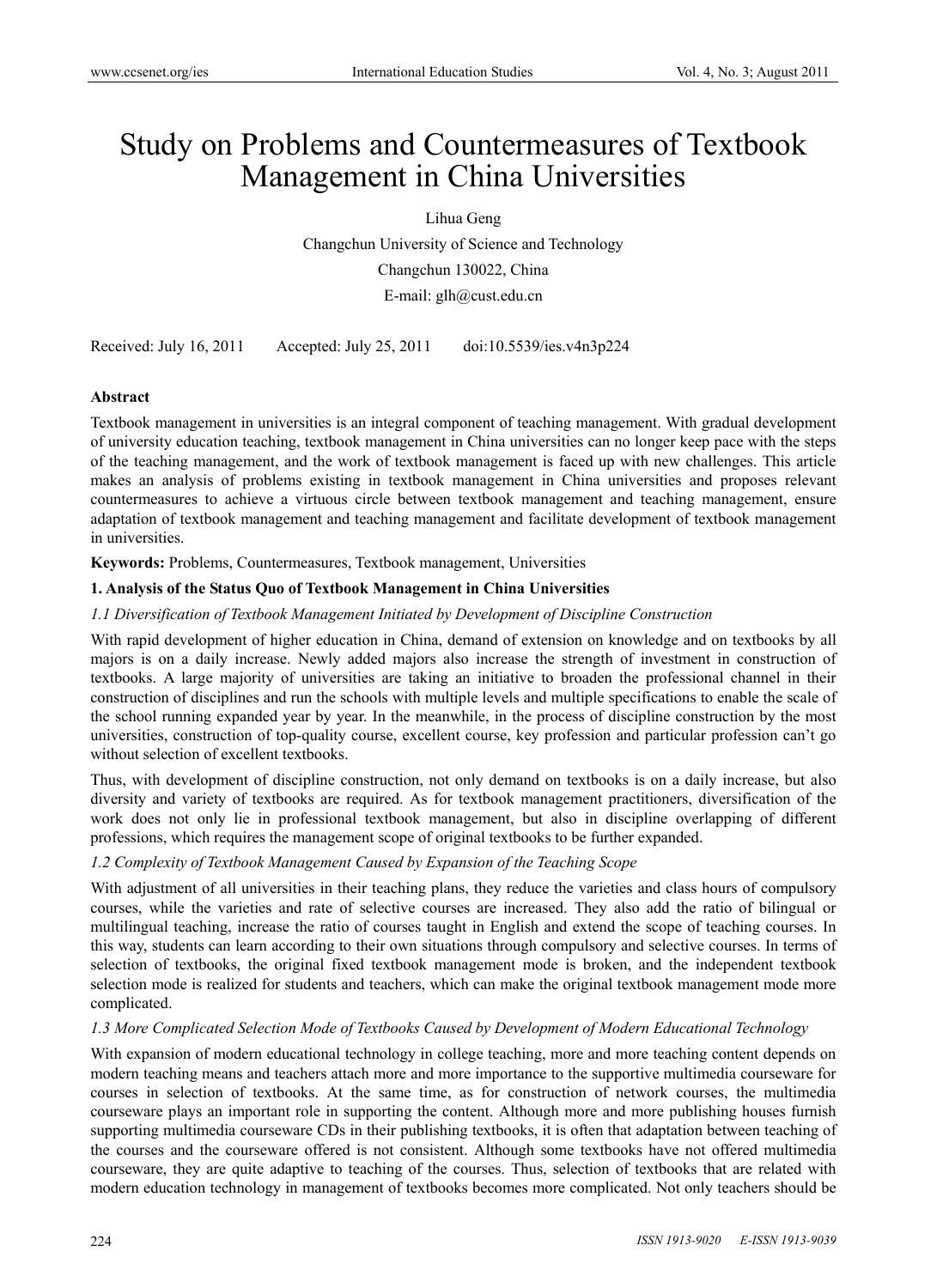encouraged to adapt to the multimedia courseware, but they have to make evaluation on the adaptation of the courseware, which adds to the work of textbook management personnel in selection of traditional textbooks.

## **2. Analysis of Problems Existing in Textbook Management in China Universities**

There still exist a lot of problems in the process of textbook management in universities, which can't satisfy requirements in textbook management and makes the efficiency of textbook management process low, all these problems urgent to be resolved in textbook management.

## *2.1 Lack of Management in Selection of Textbooks and Lack of Scientific Evaluation Tools in Selection of Textbooks*

Different universities have great randomness in selection of textbooks and low optimization rate. Since the mechanism of universities in selection of textbooks in not perfect, there exists the trend of simplification in selection of textbooks. Blind continuity of repetition and copy of textbooks and lack of extensive information and effective mechanism restraint in selection of textbooks causes teachers to depend on employing familiar textbooks in selection of textbooks. When they select relevant textbooks for former teaching courses, they don't make a preferential choice and contrast of textbooks, which causes evaluation of textbooks unable to achieve the anticipated effect. Teachers ignore excellent domestic textbooks, still adopt traditional teaching mode for courses with strong bilingual teaching features and repeat the previous textbooks, all of which makes it difficult for the textbooks selected to have its due effect in the process of teaching. There are usually two means in selection of textbooks by teachers. On one hand, they select according to relevant revision catalogue of the textbooks. Since they can only come to know some basic information and they are deficient in rational recognition of the real objects, so this means has certain limitations. On the other hand, teachers subscribe and revise textbooks according to existing textbook objects or textbooks that they have read. Although they have an overall idea, also there exists certain one-sidedness or contingency. For the time being, publication and update of textbooks is fast, whereas information source of teachers is limited. Therefore, it is difficult for teachers to have a complete mastery of data about relevant textbooks. Limitations of the scope of teachers' selection of textbooks will necessarily affect selection of the textbooks.

Currently, textbook management sections in lots of universities have not paid enough attention to quality of selection of textbooks, where the scientific evaluation instrument for selection of textbooks is generally lacking. Course teachers are the first to select the textbooks, while they only select those versions of textbooks that they favor in the process of selecting textbooks, which is not determined by the entire teaching and research section. It is often that when new course teachers take the turns to teach the courses, they eliminate the former textbooks and select other textbooks, which leads to great randomness in selection of textbook versions. Some teachers do not update new and excellent textbooks for convenience of preparing their classes after having used a version for several school terms, which causes textbooks that reflect new scientific knowledge unable to be timely selected and the quality of teaching unable to be improved. After the textbooks selected are used, feedback of teachers and students is an important component in a stereo evaluation on the textbooks. At present, quite a lot of universities are lacking in the consciousness of a whole process supervision on the quality of textbooks.

Some universities are in chaos in selection of textbooks, which causes some human relationship textbooks flow into the classroom, whereas national, provincial and ministerial excellent textbooks can't get employed, which affects preferential selection of textbooks. Some textbooks are usually sold with exclusive selling rights for several years on end. Thus, although new versions of textbooks come to birth, those textbooks sold with exclusive selling rights have to be accommodated to be used due to the economic benefits of these textbooks, which seriously affects the selection of textbooks with high quality.

## *2.2 Lack of Modernized Management Means in Management of Textbooks*

Usually, textbook management personnel have no clear idea about functions of textbook management and mistakenly believe that management of textbooks is nothing more than to order and issue books to students and it is all that students have books to learn when the school starts. Thus, their requirements on management of textbooks are low. As a result, this will necessarily lead to low efficiency of textbook management. Since the textbook management department loses a subjective controlling consciousness in construction of textbooks, randomness is caused in construction of textbooks by the university faculties. Even if they have any plan, it is usually that the plan is laid aside and neglected as a result of the difficulty in implementation of the plan. Besides, financial investment in textbook management in universities is also quite obvious.

With increasing work on textbooks, textbook management also becomes increasingly complicated, and the original manual management becomes more and more unable to keep pace with development of the times. The original manual textbook management is laggard in terms of work means, with low work efficiency, which seriously constrains the development of textbook management. On one hand, work amount of textbooks is added, and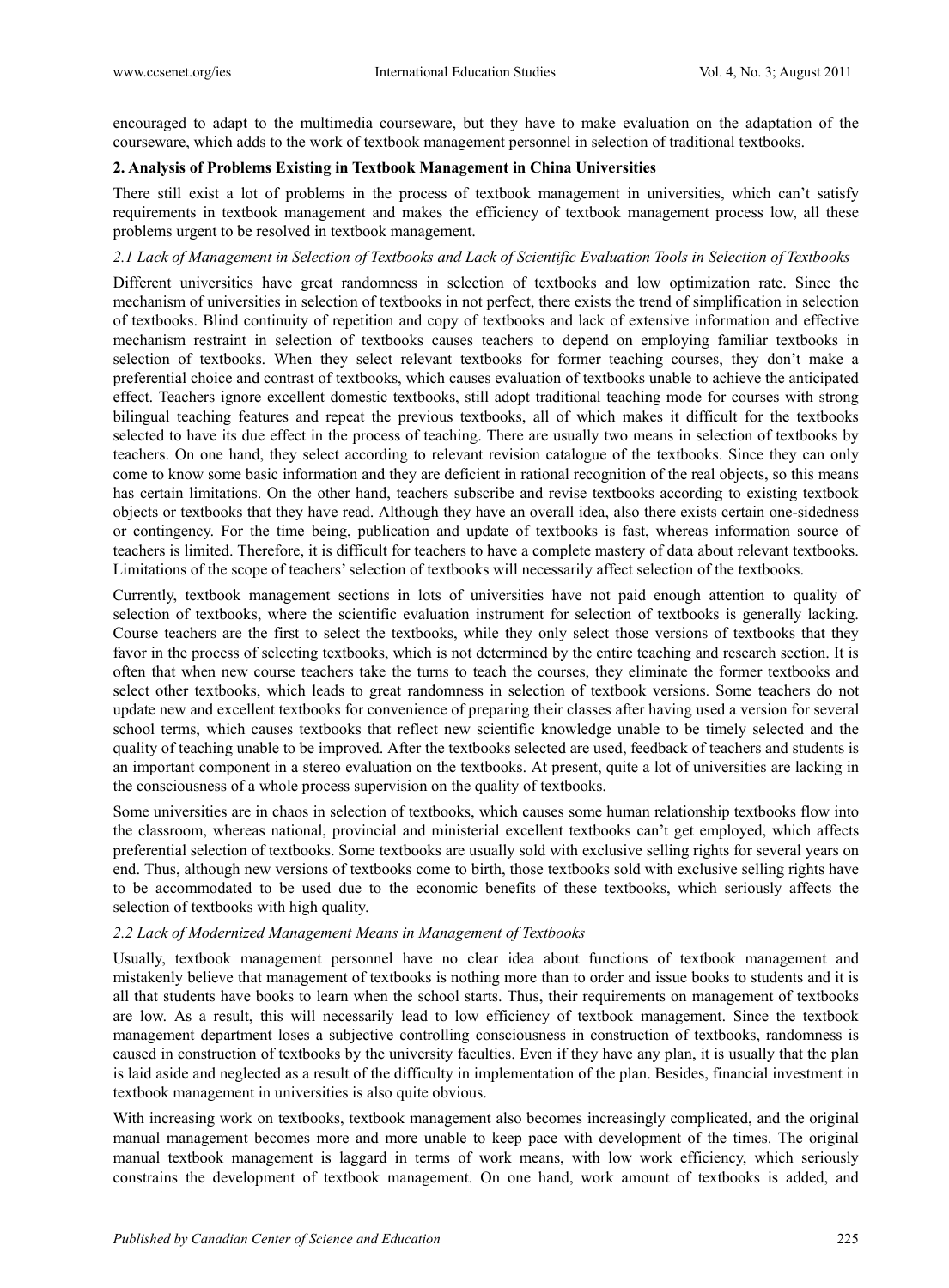especially when the credit system is put into practice, the randomness of students' selecting courses becomes more obviously, which breaks through restraints of professions, departments and subjects. At the same time, due to unconstraint by the length of schooling, the varieties of selective courses are on the increase, as a result of which the number of students who select a definite course has no way to be calculated accurately, which more adds to the difficulty in the textbook management. On the other hand, some universities still haven't placed enough emphasis on management of textbooks and have not had enough investment in textbook management. Besides, corresponding computer software hasn't been applied into textbook management and their working means still remains on the level of manual operation, which is far from adaptation to the requirements of reform in university textbooks.

Although textbook management offices in some universities have been equipped with computers, these computers are regarded as nothing more than the tool for recording textbook data and for statistical calculation, and the textbook management has not yet been brought into the teaching management network. Corresponding computer software has not been applied to textbook management, and their working means still remains on the original manual operation, which has great amount of work, single, repeated, tedious, and easy to make mistakes, which exerts influences upon successful teaching and which is far from adaptation to the requirements of reform in university textbooks.

## *2.3 Problems Existing in Compilation of Textbooks and Selection of Textbooks*

#### 2.3.1 Awarding of textbooks is prior to compilation of textbooks

With further reform in teaching of all universities, these universities attach great importance to the achievement of self-compilation of textbooks. It is often that any provincial (ministerial) and national rewards brings perfect demonstration effects to evaluation on teaching quality and evaluation on talents and scientific findings. However, strict and meticulous flow and working procedures are required for self-compiled textbooks from the project approval to the compilation and until the publication, which is aimed to certify that the quality of the textbooks complies with the standard of excellent textbooks. For the time being, the funds in compilation of textbooks in lots of universities are burdened by teachers themselves who are faced up with conferring of academic titles within a short period of time or who are driven by economic benefits. Therefore, they have no means to put more energy for compilation and argumentation of the textbooks. Moreover, what universities focus on is whether the textbook compilation will get a reward after its publication. Insufficient investment leads to the result that lots of textbooks with similar types may be put into use in the classroom after being packaged by the teachers, while the quality of these textbooks are intermingled.

## 2.3.2 Selection of textbooks is random and quality control of textbook selection is relaxed

Different universities have strict requirements on selection of textbooks. However, under the current circumstance, usually it is teachers who determine the content of textbooks and the teaching and research section and the faculty have neither determined the textbooks in strict accordance with the collective discussion, nor have submitted the content of the textbooks to those who are in charge of the teaching content for approval. In the mean time, the same teaching and research section participates in compiling the textbooks. Thus, there is no one who cares about the content of the textbooks. As a result, after the content of textbooks is submitted, it is often that textbooks have not been printed and that human relationship textbooks and textbooks for academic titles overflow.

2.3.3 Evaluation of excellent textbooks is simple and the standard of textbook selection is too general

Each university organizes evaluation on excellent textbooks each year with the purpose of pushing forward construction of textbooks and encouraging teachers to edit or take part in compiling the textbooks. Since the experts invited by the universities from outside have limited time, and their professions are not necessarily the competent subject within the professional scope, together with long review cycle and high review expenses, usually it is difficult for universities to invite excellent experts in the universities to conduct the review process, and they often organize the experts and members who are in charge of the teaching of the faculty and who have the right to determine the textbooks within the professional field. However, when it involves textbooks of other fields, they are unable to put forward professional opinions. Thus, the relevant review documents they work out are bad in maneuverability for they are unlikely to play the standard role of review.

#### **3. Analysis of Relevant Countermeasures in Textbook Management in Universities**

As for problems existing in textbook management in universities, we ought to take relevant measures to ensure the successful running of textbook management in universities. Thus, textbook management in universities should be done from the following several aspects.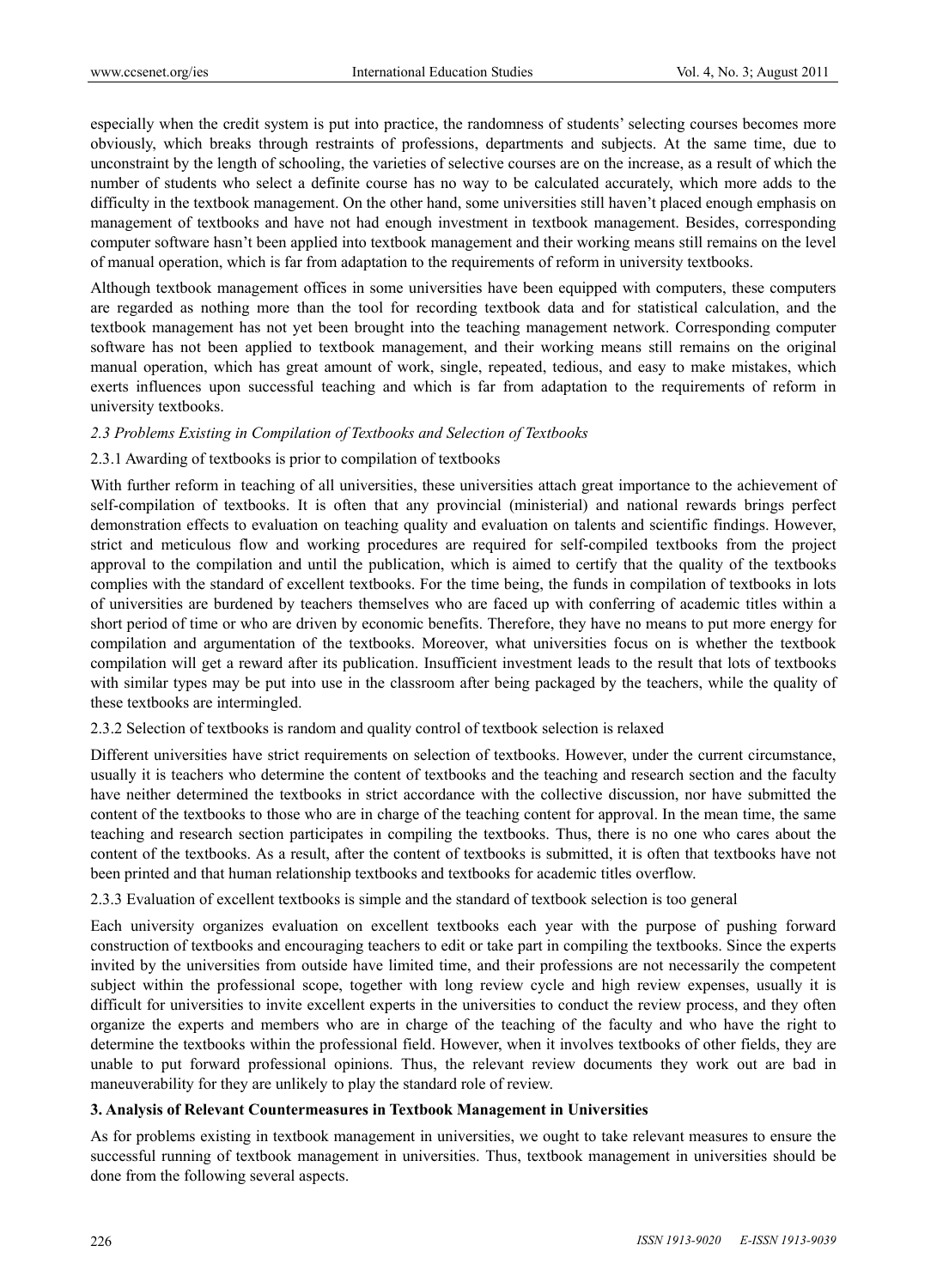## *3.1 Scientificalness of Textbook Management*

## 3.1.1 Scientificalness of textbook selection

For the time being, universities attach little importance to research of textbooks, which is the weakest aspect in textbook management. Selection of textbooks should be conducted on the basis of research of textbooks and according to rules and regulations as well as procedures to select textbooks. Selection of textbooks is the key to the textbook management. Thus, we should not only select high quality and excellent textbooks, but should select textbooks with strong adaptation. Meanwhile, the textbooks selected should possess the characteristics of the times and advance with the times. We should encourage self-compilation of teaching materials and textbooks, which should be combined together with bilingual teaching. We should also select foreign high quality textbooks that suit with the reality of the universities and prohibit bind introduction of textbooks without selection. Selection of textbooks has to be managed in a scientific way so as to guarantee quality of the textbooks selected.

## 3.1.2 Scientificalness of textbook construction

Textbook construction is an important component of textbook management, for the quality of textbook construction has great influences upon textbook management. The key to textbook management is the compilation of textbooks. Thus, the quality in compiling textbooks has to be seriously controlled and teachers who are have high academic level and have rich teaching experiences for several years and rigorous teaching styles can be organized to compile textbooks in strict accordance with the teaching syllabus and cultivation targets, persisting in the principle, scientificalness, advancement, adaptation and pioneering features, strengthening basic knowledge, basic theory and basic skills in the content of teaching, taking the latest research findings in the new theories and new methodologies of the research field of the subjects and highlighting cultivation on students' innovative ability as well as broadening students' scope of knowledge. At the same time, the universities ought to organize experts to make strict evaluation on the textbooks they have compiled.

## *3.2 To Strengthen Textbook Research and to Make Efforts to Push Forward the Project of Construction of Excellent Textbooks*

Since the phenomena of outdated content of some textbooks, repeated compilation of textbooks, lack of characteristics of textbooks and low quality of textbooks, it seems especially important to further strengthen and enhance research of textbooks. Textbook research is an important measure to enhance compilation and textbooks and improve quality of textbook selection. Thus, universities should take an initiative in research on the content and system of textbooks and on evaluation of higher education textbooks, indexes of selection quality and implementation methods, etc., organize management of project approval of subjects and furnish corresponding funds support. As a textbook management department, the first thing to do is to completely exercise the autonomous right of selection textbooks, encourage experts and scholars to extensively develop textbook research and textbook evaluation activities according to the school running features of different professions, teaching reality and their own teaching experiences, vigorously make propaganda evaluation and recommendation on those textbooks that have been published, intensify propaganda and recommendation on excellent textbooks of the universities so as to expand the influences of the excellent textbooks, introduce excellent textbooks in the universities both at home and abroad, perfect the system of textbook selection management, give priority to selection of provincial and ministerial excellent textbooks and key textbooks so as to guarantee that textbooks with high quality are introduced to the classroom. At present, the biggest deficiency in compilation of textbooks is that teachers of the same university compile the textbooks, publishing house of the same university publishes the textbooks and students of the same university apply the textbooks. The outcome is that, the academic accumulation is not sufficient and exchange of information is not sufficient, which is likely to give rise to academic barrier and which inevitably will cause negative influences upon teaching. Thus, the universities have to put an effort to develop textbooks with originality, break through the academic barrier, break down the situation of "closed operation within the system" of the textbooks, strengthen cooperation of textbook construction and enable students to acquire more extensive knowledge system. Then, the universities have to update the textbooks in due course to enable the textbooks to always fir with the teaching and academic level of the development of the subjects and to enable the textbook system to be more perfect and rational.

# *3.3 Emphasis on Management of Selection of Textbooks*

We should strictly control the quality of textbook selection according to regulations and requirements of selection of textbooks by competent departments of the country in selection of textbooks and try to select and revise course textbooks in the Twenty-first Century and those excellent textbooks which have been awarded as national, provincial and ministerial rewards. Then, the state-complied textbooks and textbooks that are published by university publishing houses are selected and revised. Afterwards, textbooks published by local publishing houses